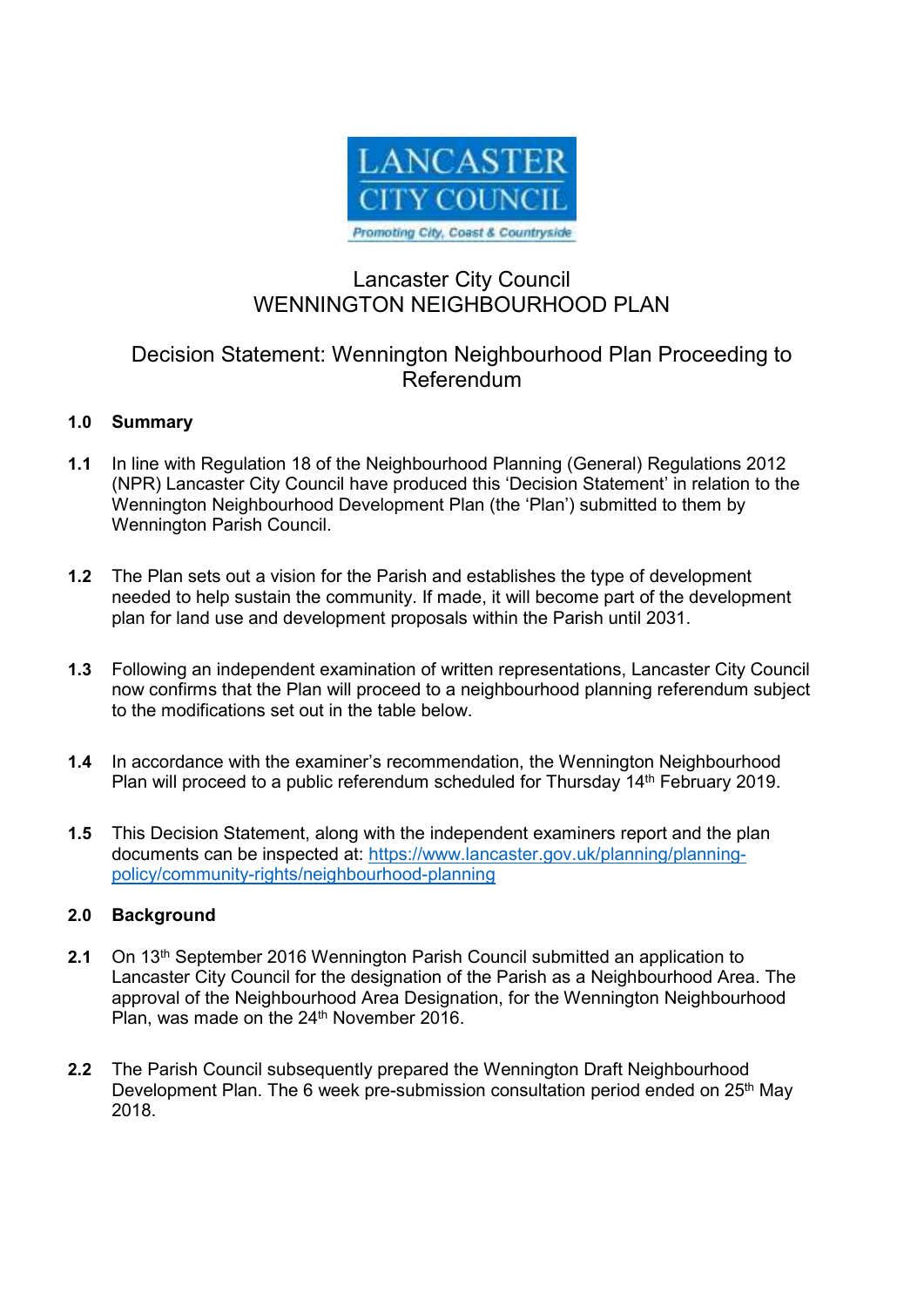- **2.3** The Submission version of the Neighbourhood Plan for Wennington was completed and submitted to Lancaster City Council on 22<sup>nd</sup> June 2018. Lancaster City Council held a 6 week consultation period on the submitted Plan from 20<sup>th</sup> July 2018 until 31<sup>st</sup> August 2018, in accordance with regulation 16 of the NPR.
- **2.4** An Independent Examiner (Mr. Peter Biggers) was appointed in September 2017 to undertake the examination of the Submission version of the Wennington Neighbourhood Plan and this was completed with the final examination report sent to both the Parish Council and District Council on 22nd October 2018.

#### **3.0 Decisions and Reasons**

- **3.1** The Examiner has concluded that, with certain modifications, the Plan meets the Basic Conditions and other relevant legal requirements. The Council's Cabinet concurs with this view and has determined that the modifications set out in the table attached to this Statement are in accordance with the examiner's recommendations.
- **3.2** The local authority must consider each of the recommendations made in the Examiner's report and decide what action to take in response. The table attached to this statement sets out the examiner's recommended modifications and the Council's decisions in respect of each of them.
- **3.3** Lancaster City Council is therefore satisfied that, subject to the modifications being made, the Draft Neighbourhood Plan meets the legal requirements and basic conditions as set out in legislation; thus the plan can proceed to referendum.
- **3.4** Therefore, to meet the requirements of the Localism Act 2011, a referendum which poses the question **"Do you want Lancaster City Council to use the Neighbourhood Plan for Wennington to help it decide planning applications in the neighbourhood**  area?" will be held on Thursday 14<sup>th</sup> February 2019.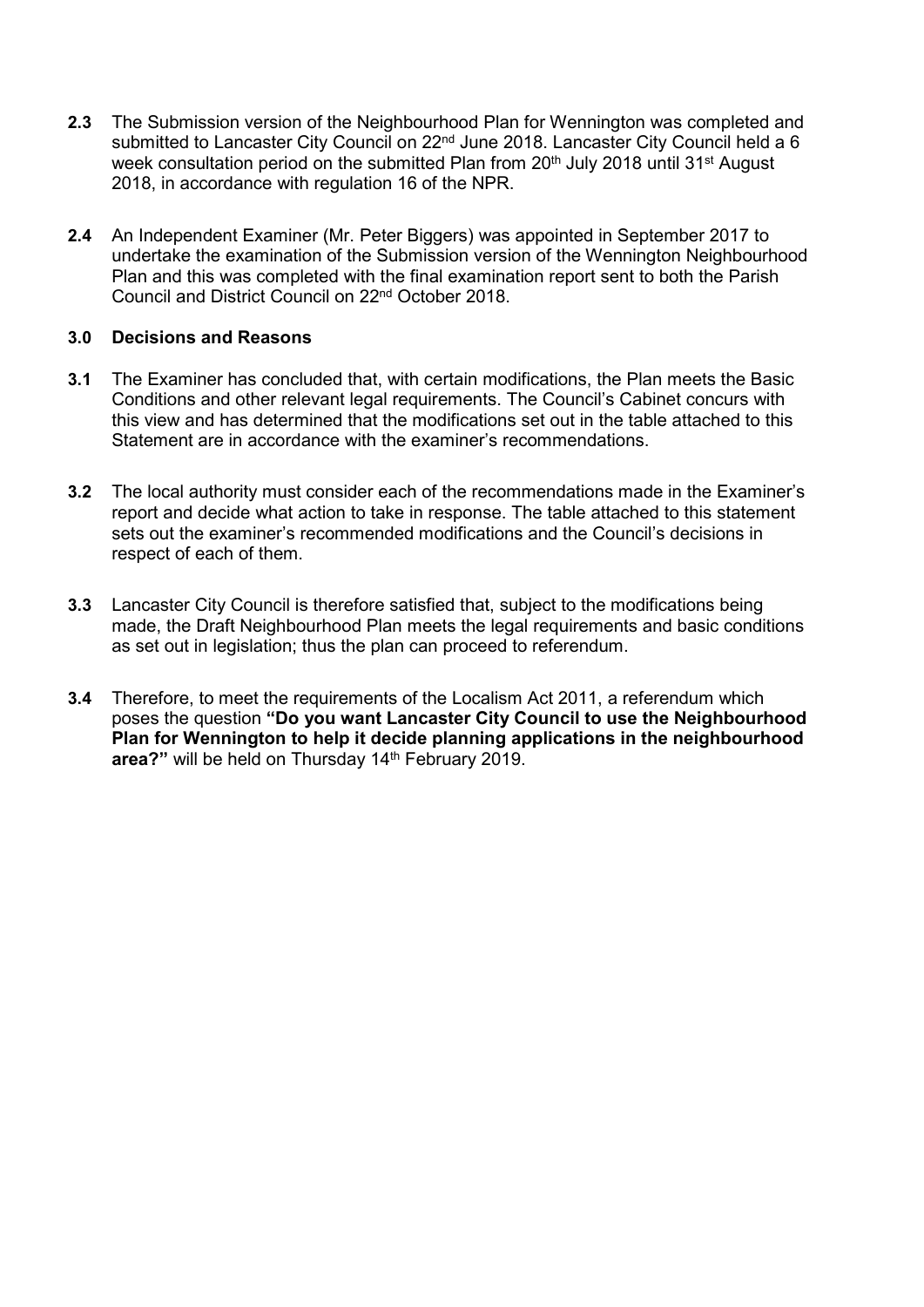Examiner's Recommended Changes

| Location of      | Page of                     | Proposed Change                                                                                                                                                                                                                                                                                                                                                                                            | Commentary on                                                                                                         | Lancaster City          |
|------------------|-----------------------------|------------------------------------------------------------------------------------------------------------------------------------------------------------------------------------------------------------------------------------------------------------------------------------------------------------------------------------------------------------------------------------------------------------|-----------------------------------------------------------------------------------------------------------------------|-------------------------|
| Change           | Change                      |                                                                                                                                                                                                                                                                                                                                                                                                            | examiner's view                                                                                                       | <b>Council Decision</b> |
| General          | <b>Numerous</b>             | 1A - Enlarge the detailed<br>mapping included in the plan<br>when producing the final<br>version in particular Map 2, 3, 6<br>and $7.$                                                                                                                                                                                                                                                                     | This change<br>would improve<br>clarity                                                                               | Accept the<br>change    |
| General          | <b>Numerous</b>             | $1B$ – Delete the policy<br>references to the emerging<br>Local Plan for Lancaster District<br>2011-31 Parts One and Two<br>from each of the Lancaster<br>Planning Policies Tables that<br>follow each WNP policy.                                                                                                                                                                                         | This is the right<br>approach given<br>the stage of the<br>emerging Local<br>Plan                                     | Accept the<br>change    |
| General          | <b>New</b><br>Appendix<br>1 | 1C - Include a monitoring and<br>implementation framework as<br>an appendix to the plan<br>indicating how the policies will<br>be monitored and cross<br>reference this from Section 9.0<br>'Next Steps' by amending line 1<br>of paragraph 9.2 to read:<br>"The WNP policies will be<br>monitored as set out in the<br>monitoring and implementation<br>framework in Appendix 1 and<br>the plan reviewed" | This is required<br>in order that the<br>Neighbourhood<br>Plan can be<br>satisfactorily<br>monitored once<br>made     | Accept the<br>change    |
| Paragraph<br>1.4 | 5                           | 2A - Reword the third sentence<br>lines 4/5 of paragraph 1.4 to<br>read:<br>"The local strategic planning<br>policies are set out in the<br>Lancaster Local Development<br>Framework Core Strategy 2003-<br>21, A Local Plan for Lancaster<br>District 2011-31 and Saved<br>Policies from the Lancaster<br>District Local Plan 2008."                                                                      | For factual<br>correctness this<br>change needs to<br>be made                                                         | Accept the<br>change    |
| 1.4              | 5                           | 2B - Reword the 4th sentence<br>of paragraph 1.4 to start:<br>"The NDP has also taken into<br>account"                                                                                                                                                                                                                                                                                                     | For factual<br>correctness this<br>change needs to<br>be made                                                         | Accept the<br>change    |
| 1.5              | 5                           | 2C - Reword line 2 onwards of<br>paragraph 1.5 to read:<br>and other guidance), to<br>contribute to achieving<br>sustainable development and<br>to comply with European Union<br>obligations."                                                                                                                                                                                                             | This change<br>needs to be<br>made in order<br>that the<br>Neighbourhood<br>Plan meets the<br><b>Basic Conditions</b> | Accept the<br>change    |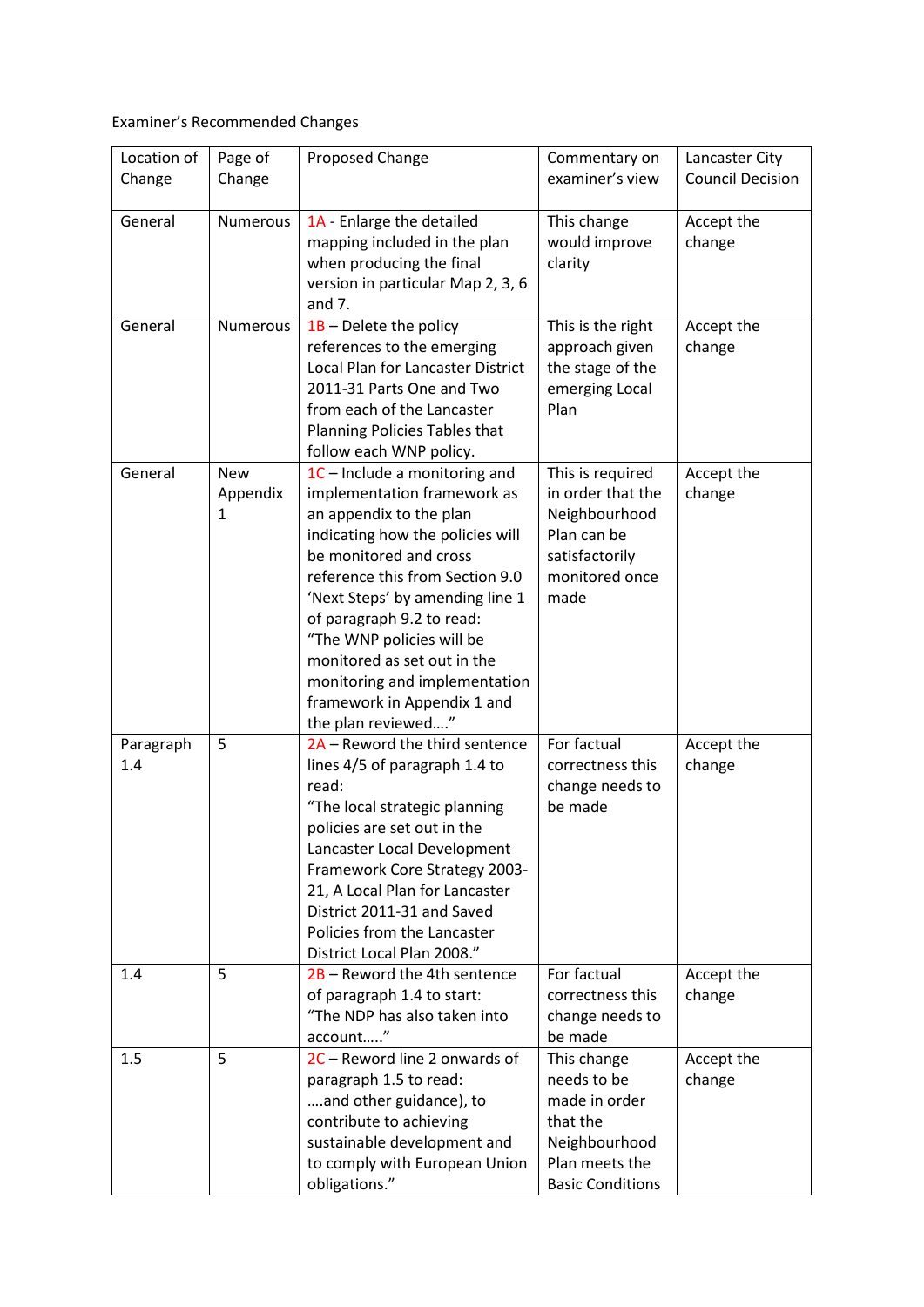| 1.8            | 6  | 2D - Reword Line 3 of<br>paragraph 1.8 to read :<br>" is a majority 'Yes' vote (i.e.<br>more than 50% of the<br>turnout)           | For clarity this<br>change needs to<br>be made                                                                                                                                                                                                                                                     | Accept the<br>change |
|----------------|----|------------------------------------------------------------------------------------------------------------------------------------|----------------------------------------------------------------------------------------------------------------------------------------------------------------------------------------------------------------------------------------------------------------------------------------------------|----------------------|
| $2.9 - 2.10$   |    | 3 Delete the text in paragraphs<br>2.9 and 2.10 after first<br>sentence.                                                           | Agree that the<br>consultation<br>statement is<br>where reference<br>should be made<br>to comments<br>made during<br>consultation.                                                                                                                                                                 | Accept the<br>change |
| Policy<br>WEN1 | 15 | 4 Remove the first and last<br>clauses of policy WEN1 (i.e. the<br>first line and the penultimate<br>and last line of the policy). | Agree that the<br>first line in the<br>submitted<br>version of the<br>Neighbourhood<br>Plan should not<br>apply a blanket<br>protection<br>between<br>designated and<br>non designated<br>wildlife sites.<br>NPPF already<br>outlines correct<br>approach. Agree<br>last clause is<br>unnecessary. | Accept the<br>change |
| WEN2           | 20 | 5A Reword line 2 of policy to<br>read:<br>" locally appropriate<br>materials, landscaping schemes<br>and boundary treatments."     | Agree the<br>removal of<br>'suitable' before<br>landscaping<br>schemes, in<br>order that<br>alongside<br>materials it<br>refers to 'locally<br>appropriate'<br>improves the<br>clarity of the<br>policy                                                                                            | Accept the<br>change |
| WEN2           | 20 | 5B Reword line 6 to read:<br>"any new rural buildings<br>should be located on sheltered<br>sites below the skyline."               | This change is<br>needed as the<br>policy currently<br>reads that new<br>rural buildings<br>should be<br>located on the                                                                                                                                                                            | Accept the<br>change |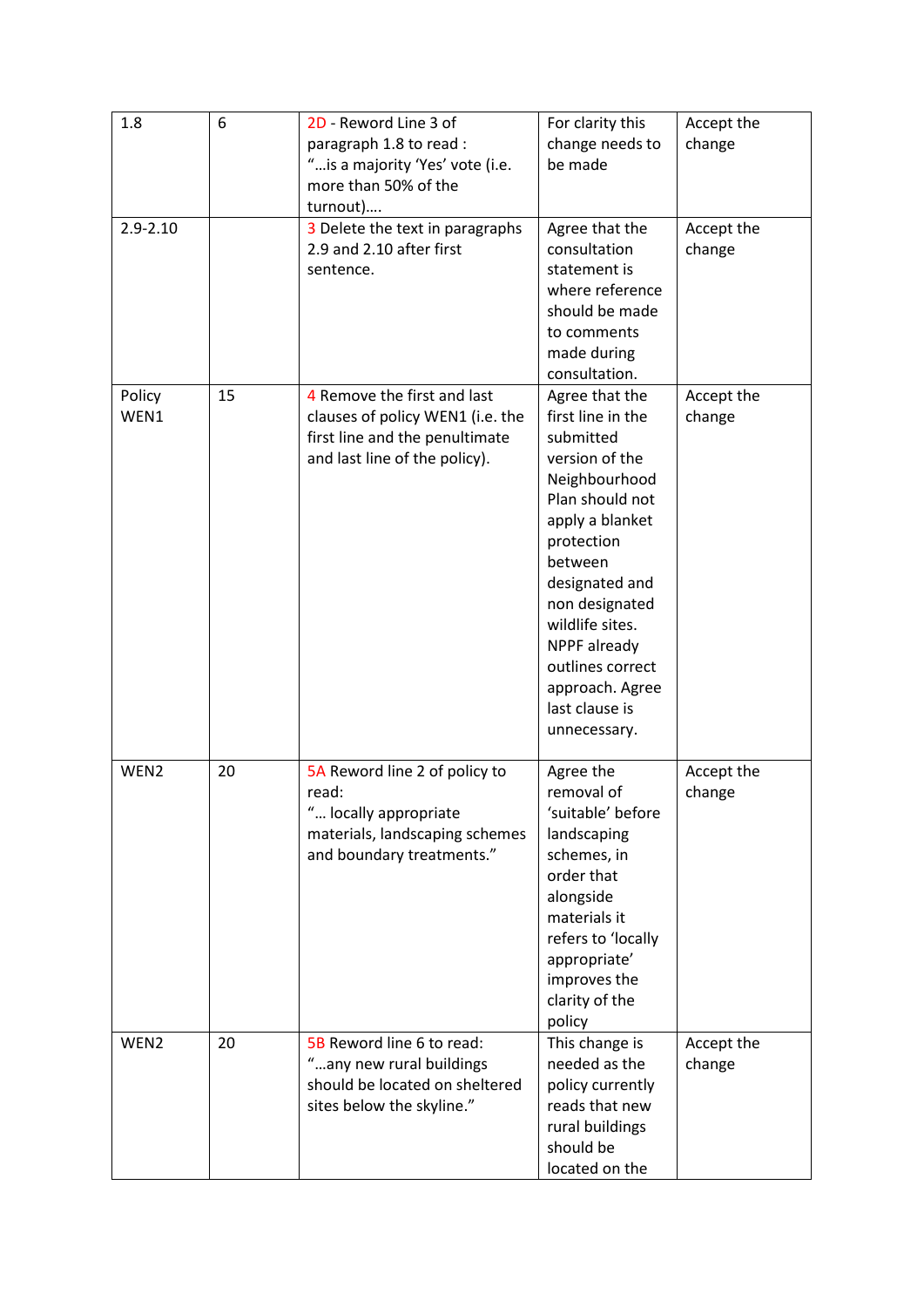|                                                 |    |                                                                                                                                                                                                                                                                                             | mid slopes of<br>drumlins, this<br>was run past the<br><b>Qualifying Body</b><br>and they have<br>agreed                                                                                                                 |                                                                                 |
|-------------------------------------------------|----|---------------------------------------------------------------------------------------------------------------------------------------------------------------------------------------------------------------------------------------------------------------------------------------------|--------------------------------------------------------------------------------------------------------------------------------------------------------------------------------------------------------------------------|---------------------------------------------------------------------------------|
| WEN <sub>2</sub>                                | 20 | 5C Reword Line 10 to read:<br>"proposals should not impact<br>on these"                                                                                                                                                                                                                     | Agree referring<br>to impact rather<br>than 'respect'<br>improves clarity.                                                                                                                                               | Accept the<br>change                                                            |
| WEN <sub>2</sub>                                | 21 | 5D Reword Line 18 to read:<br>"Renewable energy projects in<br>the rural area of Wennington<br>Parish will only be supported<br>where there would be no<br>adverse impact on the setting<br>of the Forest of Bowland AONB<br>and the local landscape<br>character of Wennington<br>Parish." | It is agreed that<br>this more closely<br>reflects the<br>intentions of the<br><b>Qualifying Body</b><br>in relation to<br>how proposals<br>concerning<br>renewable<br>energy<br>development<br>should be<br>considered. | Accept the<br>change                                                            |
| Lancaster<br>Planning<br>Policies<br>after WEN2 | 21 | 5E Add policy DM17 of the<br>DMDPD to the list of Lancaster<br>Planning Policies following<br>policy WEN2.                                                                                                                                                                                  | This policy within<br>the Lancaster<br>local plan<br>concerns<br>landscape impact<br>and is relevant to<br>policy WEN2.                                                                                                  | Accept the<br>change                                                            |
| 4.2                                             | 11 | 5F Add to the end of the 3rd<br>sentence in paragraph 4.2:<br>and areas of common land<br>extend east and south of the<br>village along the River<br>Wenning."<br>Once Map 2 is enlarged as per<br>Recommendation No 1 the<br>common land along the River<br>Wenning should be shown.       | Amend, it is<br>considered that<br>this is better<br>added to the<br>second sentence<br>rather than the<br>third sentence.                                                                                               | Add to second<br>sentence rather<br>than third<br>sentence of<br>Paragraph 4.2. |
| WEN3                                            | 28 | 6A Reword Line 1 of policy<br>WEN3 paragraph 1 to read:<br>"Both designated and non-<br>designated heritage assets will<br>be preserved or enhanced in a<br>manner appropriate"                                                                                                             | This would<br>better align with<br>the NPPF.                                                                                                                                                                             | Accept the<br>change.                                                           |
| WEN3                                            | 28 | 6B Reword Line 7 of WEN3<br>paragraph 3 to read:                                                                                                                                                                                                                                            | This change is<br>needed in order<br>to give due<br>consideration to                                                                                                                                                     | Accept the<br>change.                                                           |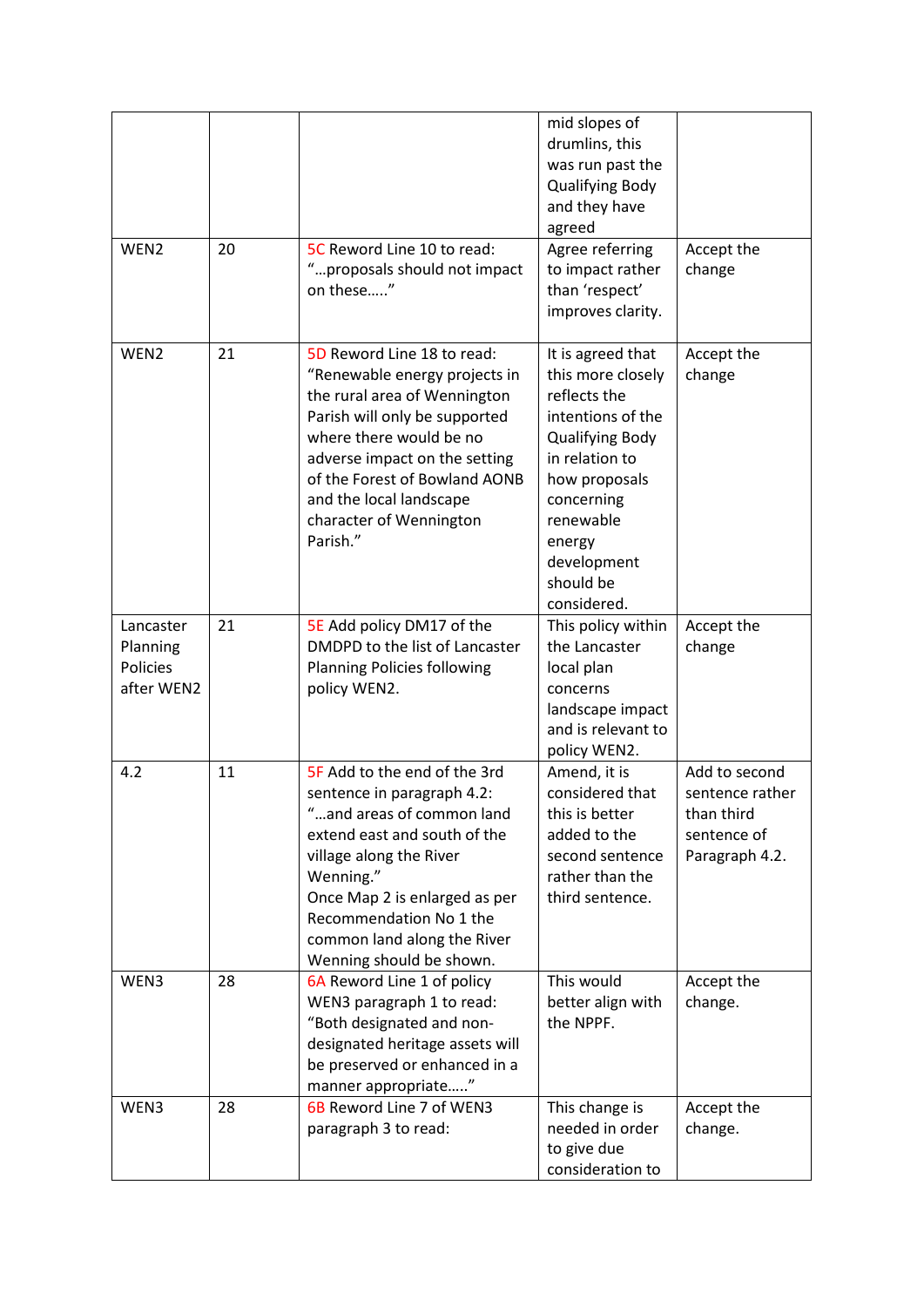|        |    | "materials and detailing to      | the Conservation      |            |
|--------|----|----------------------------------|-----------------------|------------|
|        |    | the character and appearance     | Area.                 |            |
|        |    | of the Conservation Area."       |                       |            |
| WEN3   | 28 | 6C Reword Clause 2 of the        | This change will      | Accept the |
|        |    | section of policy WEN3 on New    | ensure that           | change     |
|        |    | Buildings to read:               | buildings respect     |            |
|        |    | "Building lines should reflect   | the surrounding       |            |
|        |    | adjacent development and         | context as            |            |
|        |    | either come up to"               | required.             |            |
| 5.16   | 28 | 6D Delete the second sentence    | Agree that this is    | Accept the |
|        |    | of paragraph 5.16 of the         | not required and      | change     |
|        |    | supporting text to policy WEN3.  | currently             |            |
|        |    |                                  | confuses the          |            |
|        |    |                                  | reader.               |            |
| Policy | 31 | 7A Reword Line1 of paragraph     | Agree better          | Accept the |
| WEN4   |    | 3 to policy WEN 4 to read:       | reflects Planning     | change     |
|        |    | "In respect of newbuild housing  | Practice              |            |
|        |    | preference will be given to"     | Guidance              |            |
| 5.18   | 31 | 7B Reword Lines 2/3 of           | Agree that this       | Accept the |
|        |    | paragraph 5.18 of the            | change helps          | change     |
|        |    | supporting text to WEN4 to       | ensure that           |            |
|        |    | read:                            | Wennington's          |            |
|        |    | "Wennington is identified as     | status in the         |            |
|        |    | a Rural Village in the Lancaster | settlement            |            |
|        |    | District Settlement Hierarchy.   | hierarchy is          |            |
|        |    | The emerging local plan sets     | reflective of         |            |
|        |    | out that"                        | adopted and           |            |
|        |    |                                  | emerging local        |            |
|        |    |                                  | plan policies.        |            |
| Policy | 34 | 8A Reword line 2 of policy       | Agree this            | Accept the |
| WEN5   |    | WEN5 to read:                    | change removes        | change     |
|        |    | "demonstrated for such           | the ambiguity of      |            |
|        |    | accommodation, small scale       | the policy which      |            |
|        |    | development in association       | currently reads       |            |
|        |    | with a local business and        | 'small scale          |            |
|        |    | facilities linked to the visitor | facilities,'          |            |
|        |    | economy"                         |                       |            |
| Policy | 34 | 8B - Reword clause 3 of policy   | Agree that this       | Accept the |
| WEN5   |    | WEN5 to read:                    | needs to be           | change     |
|        |    | "Proposals include the re-use or | amended in            |            |
|        |    | conversion of existing buildings | order that the        |            |
|        |    | or well-designed new             | policy is             |            |
|        |    | buildings."                      | reflective of the     |            |
|        |    |                                  | <b>NPPF</b>           |            |
| Policy | 40 | 9A Remove the first sentence of  | Agree that the        | Accept the |
| WEN6   |    | policy WEN6 and reword the       | safeguarding of       | change     |
|        |    | second sentence to read:         | Wennington            |            |
|        |    | "Sustainable development         | <b>Station cannot</b> |            |
|        |    | proposals within the parish      | be fully ensured      |            |
|        |    | which support and enhance the    | given that it lies    |            |
|        |    |                                  | outside of the        |            |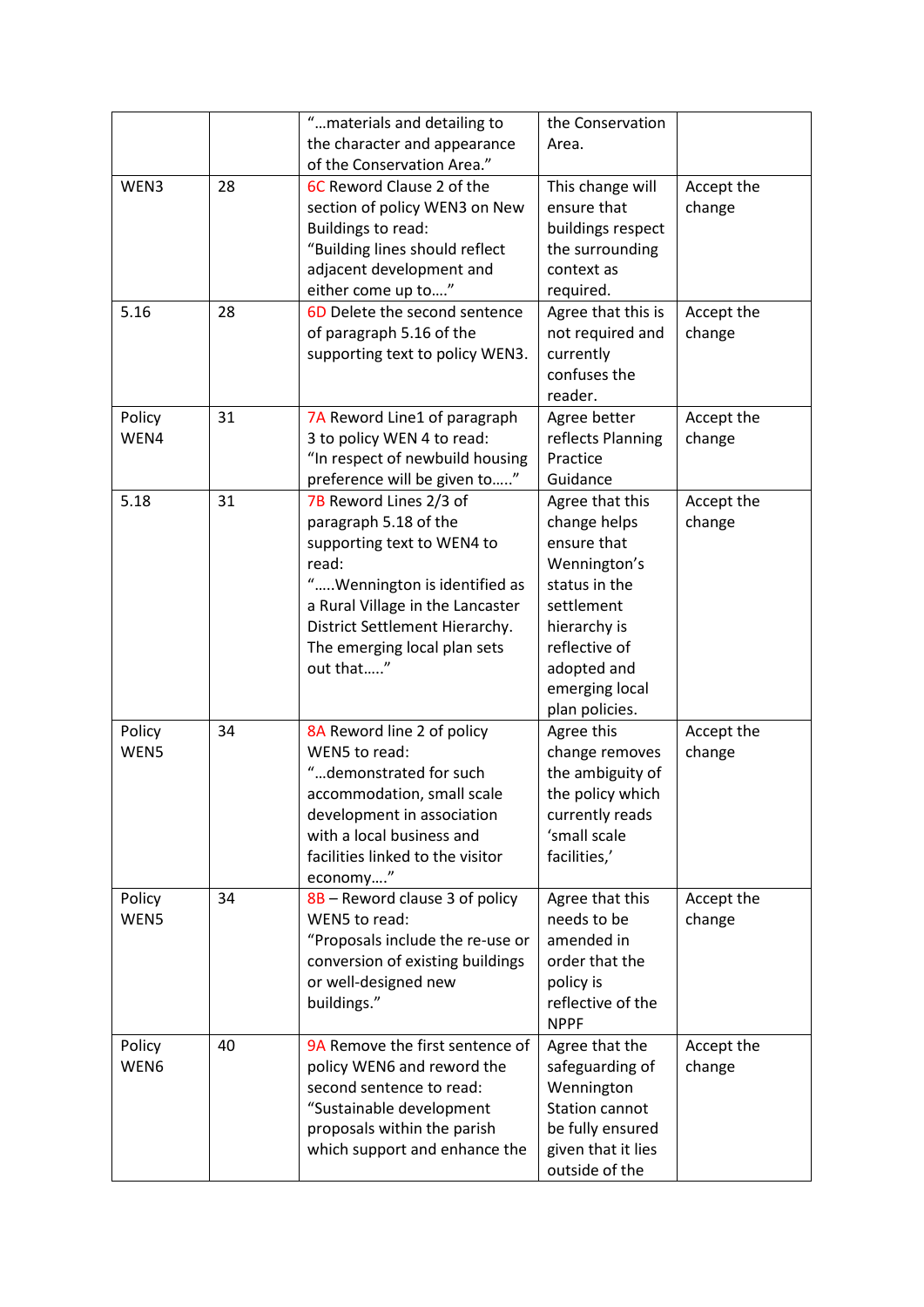|                |    | potential of Wennington<br>Station"                                                                                                                                                                                                                                                                                               | parish boundary<br>and therefore<br>the<br>Neighbourhood<br>Plan designation<br>area.                                                            |                       |
|----------------|----|-----------------------------------------------------------------------------------------------------------------------------------------------------------------------------------------------------------------------------------------------------------------------------------------------------------------------------------|--------------------------------------------------------------------------------------------------------------------------------------------------|-----------------------|
| 7.17           | 39 | 9B Reword the first sentence of<br>paragraph 7.17 of the<br>supporting text to read:<br>" Wennington station and the<br>rail/bus interchange is not<br>withinvillage and its role and<br>function as a rural transport<br>hub will be encouraged."                                                                                | The rewording of<br>this sentence<br>better reflects<br>changes to policy<br>WEN6.                                                               | Accept the<br>change  |
| Policy<br>WEN6 | 41 | 9C Reword the 4th paragraph of<br>policy WEN6 to read:<br>"Proposals for new<br>development will be required<br>to demonstrate that any<br>potential adverse impacts on<br>local highways from additional<br>traffic can be resolved or<br>suitable mitigation measures<br>put in place appropriate to the<br>rural road network. | Rewording of<br>this clause<br>provides the<br>certainty needed<br>for a decision<br>maker on any<br>future relevant<br>planning<br>applicaiton. | Accept the<br>change  |
| 7.18           | 40 | 9D Line 5 of paragraph 7.18 -<br>change '5 trains' to '7 trains'.                                                                                                                                                                                                                                                                 | This reflects the<br>current<br>frequency of<br>service.                                                                                         | Accept the<br>change. |
| Policy<br>WEN7 | 46 | 10A Reword line 1 of policy<br>WEN7 to read:<br>"In areas where surface water<br>flood risk is a known issue, as<br>identified on Map 6,<br>development proposals"                                                                                                                                                                | This provides<br>needed clarity.                                                                                                                 | Accept the<br>change  |
| Policy<br>WEN7 | 46 | 10B Reword line 2 to read:<br>can be provided which does<br>not exacerbate surface water<br>flooding beyond the site and<br>wherever possible"                                                                                                                                                                                    | The amendment<br>here from 'does<br>not exacerbate<br>run off<br>elsewhere'<br>provides needed<br>clarity.                                       | Accept the<br>change  |
| 8.2            | 42 | 10C Reword line 1 paragraph<br>8.2 of supporting text to policy<br>WEN7 to read:<br>"The Environment Agency flood<br>risk assessment mapping<br>provides information about<br>areas at risk of flooding from<br>different sources - see Maps 6<br>and 7 below."                                                                   | This is needed in<br>accordance with<br>the Environment<br>Agency's<br>requirements.                                                             | Accept the<br>change. |